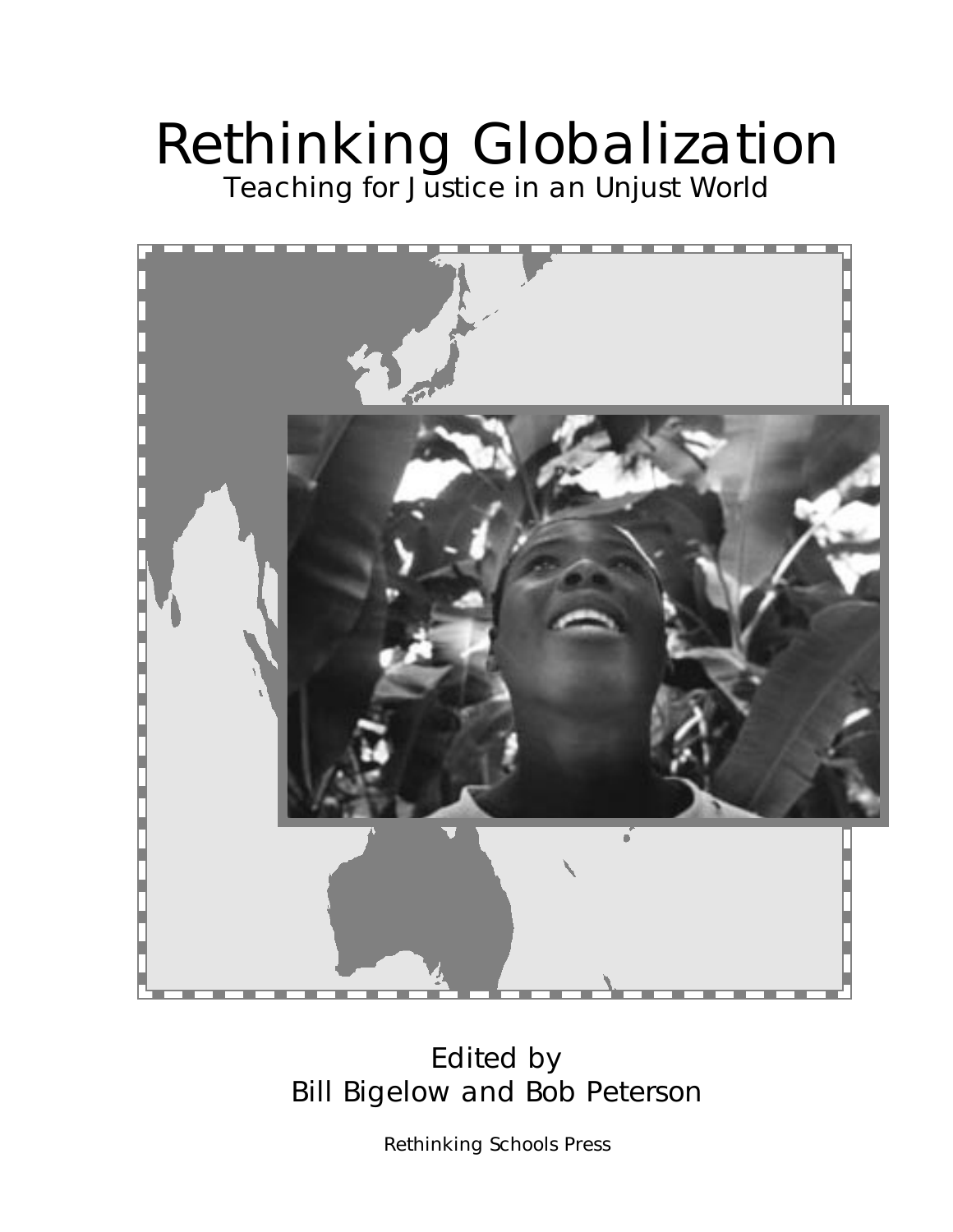**Bill Bigelow** teaches social studies at Franklin High School in Portland, Oregon, and is an editor of Rethinking Schools. He is author of *Strangers in Their Own Country: A Curriculum on South Africa*, and (with Norm Diamond) *The Power in Our Hands: A Curriculum on the History of Work and Workers in the United States.* With Bob Peterson he edited *Rethinking Columbus: The Next 500 Years*. He can be reached a[t bbpdx@aol.com.](mailto:bbpdx@aol.com)

**Bob Peterson** teaches fifth grade at La Escuela Fratney, a twoway bilingual public school in Milwaukee, Wisconsin. He is a founding editor of Rethinking Schools, and is a frequent writer and speaker. He co-edited (with Bill Bigelow) *Rethinking Columbus: The Next 500 Years* and (with Michael Charney) *Transforming Teacher Unions: Fighting for Better Schools and Social Justice*. In 1995 he was selected as Wisconsin Elementary Teacher of the Year. He can be reached a[t repmilw@aol.com.](mailto:repmilw@aol.com)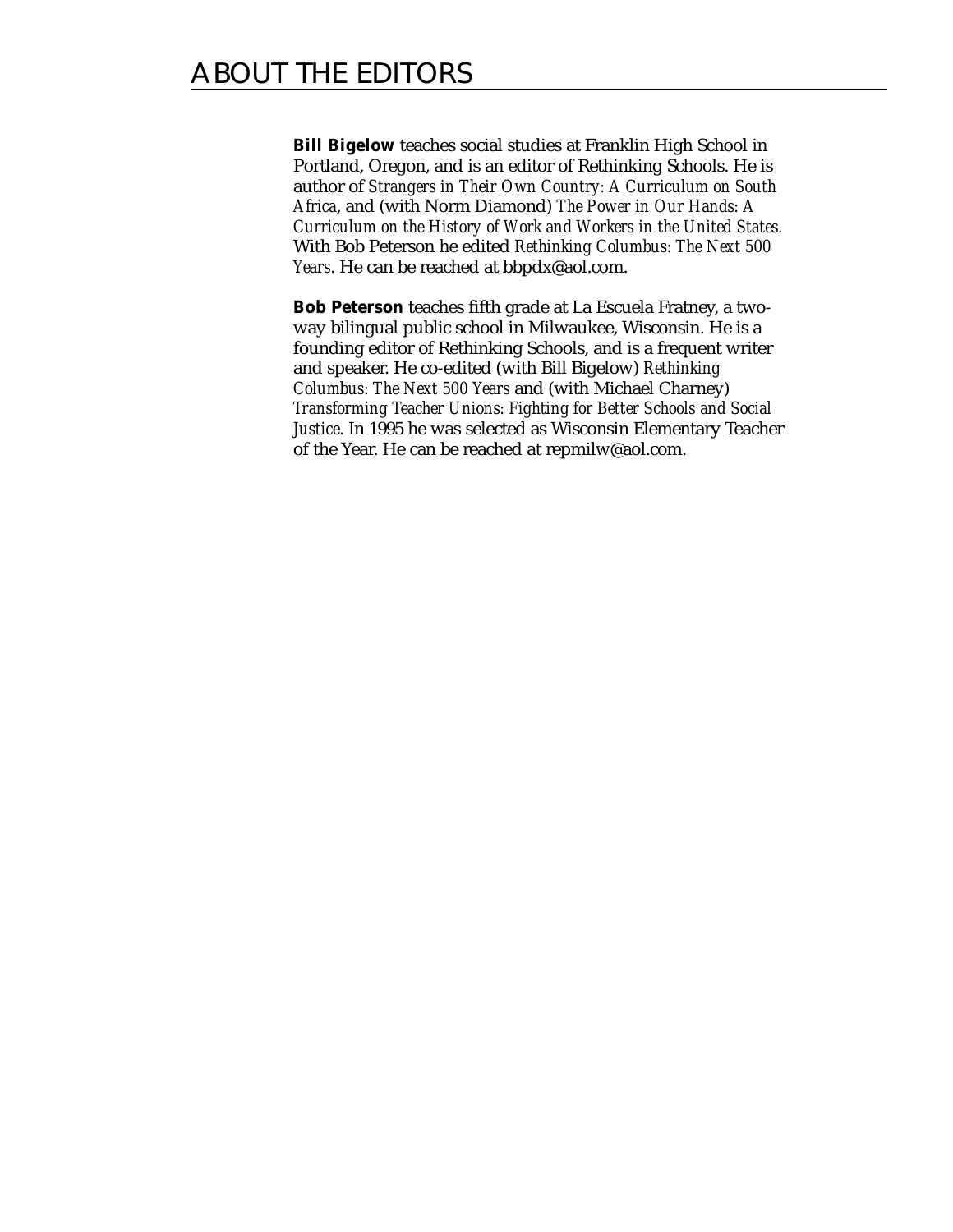

# RETHINKING GLOBALIZATION Table of Contents

| <b>I. INTRODUCTION</b> 1                                        |
|-----------------------------------------------------------------|
| Poem: Questions from a Worker Who Reads                         |
| Introduction: Why We Wrote This Book3                           |
|                                                                 |
|                                                                 |
|                                                                 |
| Globalization: A View from Below<br>by Jean-Bertrand Aristide 9 |
|                                                                 |
| Planting Seeds of Solidarity                                    |
| Rethinking Development                                          |

| II. LEGACY OF INEQUALITY:<br>COLONIAL ROOTS31                                             |
|-------------------------------------------------------------------------------------------|
| Poem: Contribution to Our Museum                                                          |
|                                                                                           |
| Colonialism: Before and After                                                             |
| Colonialism: The Building Blocks<br>by Susan Gage and Don McNair 35                       |
| Burning Books and Destroying Peoples                                                      |
| 1562: Conquistadores Destroy Native Libraries                                             |
| The Coming of the Pink Cheeks<br>by Chief Kabongo<br>as told to Richard St. Barbe Baker45 |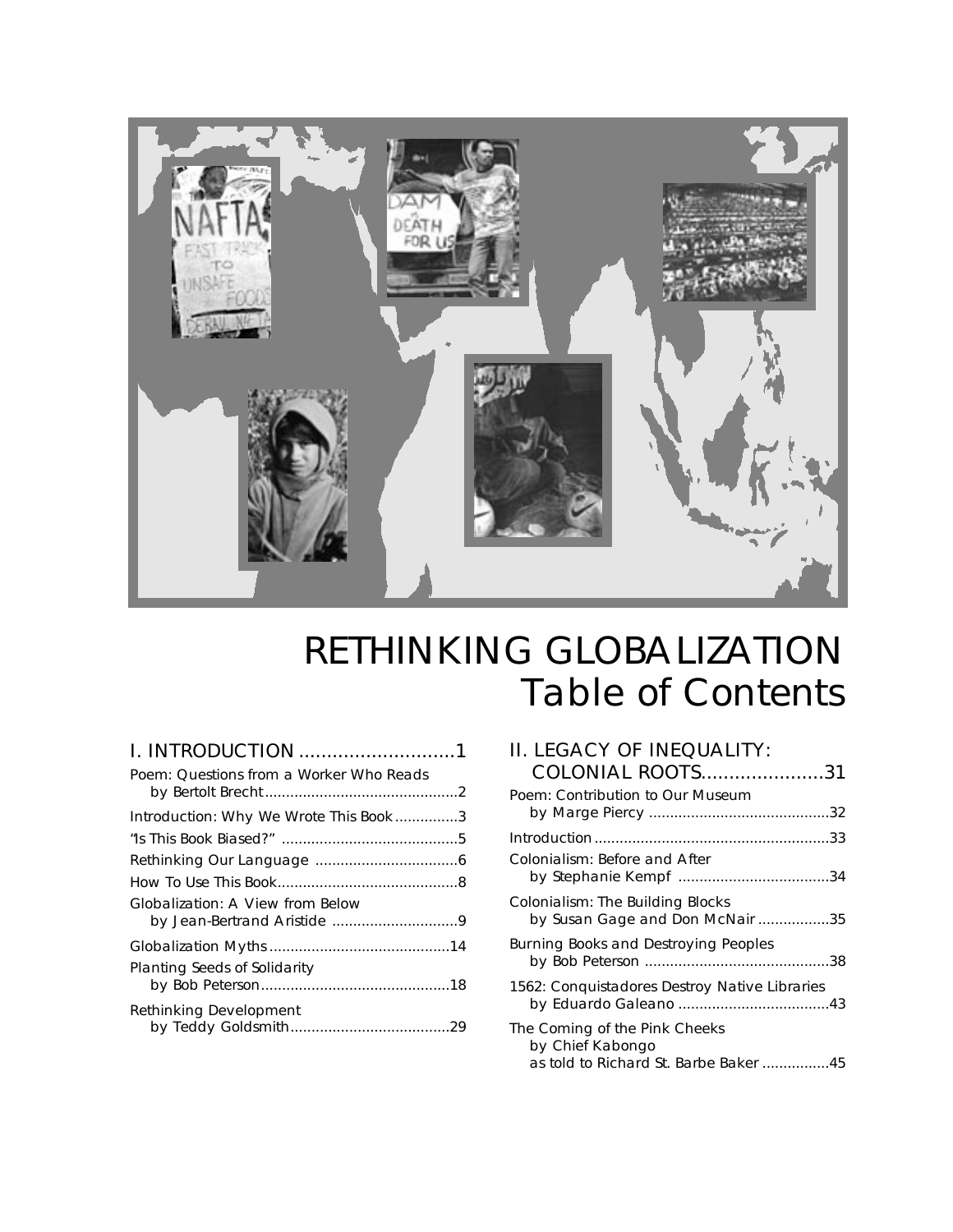| Song of Lawino: A Lament |
|--------------------------|
| A Small Place            |
| Poem: Gandhi is Fasting  |
|                          |

#### III. THE GLOBAL ECONOMY: COLONIALISM WITHOUT COLONIESE NITHOUS 201

| Myths of Underdevelopment                                                 |
|---------------------------------------------------------------------------|
| Introduction to Inequality Activities                                     |
| Poverty and World Resources<br>by Susan Hersh and Bob Peterson69          |
| <b>Building Miniature Houses</b>                                          |
| "The Word is Just" Cartoon                                                |
| Debt and Disaster: Notes on Teaching<br>the Third World Debt Crisis       |
| Who Are the World Bank and IMF? 77<br>Debt: The New Colonialism           |
| "Structural Adjustment Policies":<br>Innocent Name, Deadly Consequences82 |
|                                                                           |
| The Kalinga Women Against the Chico Dam                                   |
| The Marshalltezuma Plan<br>by Cuaicaipuro Cuautémoc 93                    |
|                                                                           |
| Rethinking "Free Trade"<br>and the World Trade Organization               |
| Dilemmas of Global Trade: Problem Solving                                 |
| "Ten Benefits of the WTO System"<br>by the World Trade Organization 100   |
| The WTO: Powerful, Secretive,<br>Bad for Humanity, Bad for the Earth103   |
| Ten Arguments Against<br>the World Trade Organization 105                 |
| Transnational Capital Auction:<br>A Game of Survival                      |

| Ten Chairs of Inequality            |  |
|-------------------------------------|--|
| "The Marines Have Landed"           |  |
| Poem: Arguments Against the Bombing |  |
|                                     |  |

### IV. GLOBAL SWEATSHOPS............125

| Poem: Woman                                                      |
|------------------------------------------------------------------|
| by Andrea Townsend 126                                           |
|                                                                  |
| The Lives Behind the Labels                                      |
| Poem: The Stitching Shed                                         |
| Global Sweatshops:<br>"Making a Difference" Project              |
| Clothes, Toys, and the World:<br>Where Are Things Made? 140      |
| "A Trade Unionist Must Leave<br>Her Fear Behind"                 |
| The Story of a Maquiladora Worker                                |
| By Omar Gil; interview by David Bacon146                         |
| Poem: So Mexicans Are Taking Jobs<br>from Americans              |
| by Jimmy Santiago Baca 149                                       |
| What Happened to Carmelita                                       |
| Just Do What? - Facts About Nike151                              |
| Poem: Two Young Women                                            |
|                                                                  |
| Stepping Out                                                     |
| Poem: Psalm for Distribution                                     |
| Sweatshop Math                                                   |
| Sweatshops Are Us<br>by JoAnn Lum<br>162                         |
| Made in the U.S.A.                                               |
| Poem: My Mother Who Came from China,<br>Where She Never Saw Snow |
|                                                                  |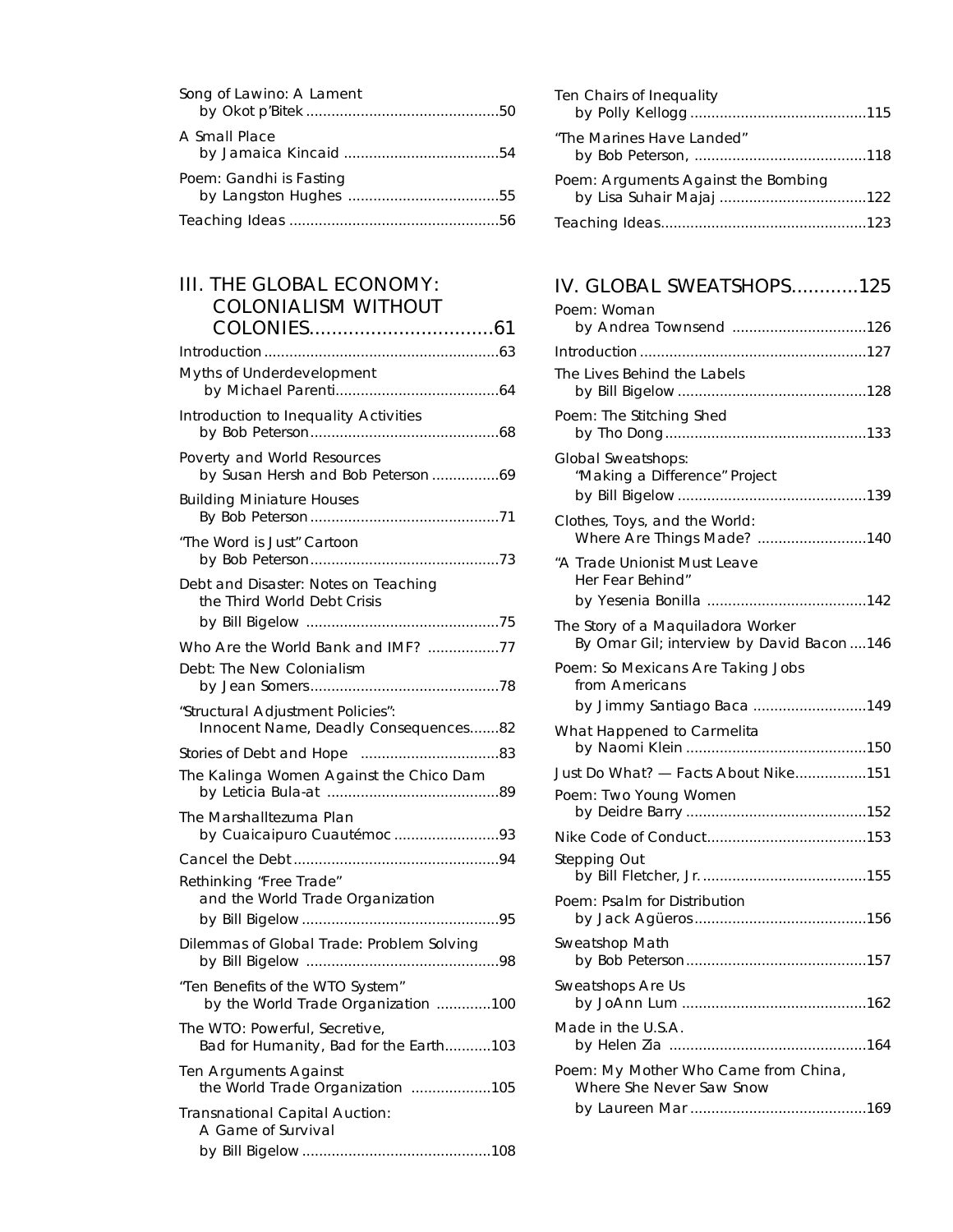| T-Shirts for Justice                                                          |
|-------------------------------------------------------------------------------|
| Sweating the Small Stuff                                                      |
| The People v. Global Sweatshops<br>by Renée Bald<br>and Amanda Weber-Welch177 |
|                                                                               |

| <b>V. KIDS FOR SALE:</b><br><b>CHILD LABOR IN THE</b><br><b>GLOBAL ECONOMY</b> 189 |
|------------------------------------------------------------------------------------|
| Poem: God to Hungry Child                                                          |
|                                                                                    |
| Everywhere on Earth                                                                |
| Rethinking Child Labor                                                             |
| Child Labor: Pain and Resistance                                                   |
| Child Labor is Cheap - and Deadly<br>The Testimony of Augustino Nieves204          |
| Fight for Child Workers!                                                           |
| Declaration of the Rights of the Child208                                          |
|                                                                                    |
|                                                                                    |
| Poem: The Night Before Christmas 214                                               |
| A Child's View of Exploitation                                                     |
| Fitting It All In - Student Clubs<br>as an Option                                  |
|                                                                                    |
|                                                                                    |

| VI. JUST FOOD?221 |  |
|-------------------|--|
|-------------------|--|

| Poem: Federico's Ghost    |  |
|---------------------------|--|
|                           |  |
|                           |  |
| Stealing Nature's Harvest |  |
|                           |  |

| "We Will Reduce Your Fields to Ashes":<br>An Open Letter from Indian Farmers 228                          |
|-----------------------------------------------------------------------------------------------------------|
| The Parable of the Golden Snail                                                                           |
| Genetically Engineered Foods:<br>Changing the Nature of Nature<br>by Martin Teitel and Kimberly Wilson232 |
| Nature is Not for Sale<br>by Indigenous Peoples Organizations 235                                         |
| The Mystery of the Yellow Bean                                                                            |
| Tomasito's Tour:<br>A Guide to America's Food. 240                                                        |
| Hunger Myths                                                                                              |
| Just a Cup of Coffee?                                                                                     |
| Facing the Farm Crisis                                                                                    |
| Relocalization, Not Globalization                                                                         |
| Cebolleros<br>by Benjamin Alire Sáenz250                                                                  |
| Poem: The United Fruit Company                                                                            |
|                                                                                                           |

#### VII. CULTURE, CONSUMPTION AND THE ENVIRONMENT......259

| Global Warming:<br>The Environmental Issue from Hell                    |
|-------------------------------------------------------------------------|
| Oil, Rainforests and Indigenous Cultures<br>A Role Play                 |
|                                                                         |
| Mexican Peasant-Ecologists Fight                                        |
| <b>Ecological Footprints</b>                                            |
| Water, Water Everywhere?<br>by the Turning Point Project, et al284      |
| Capitalism and the Environment:<br>The Thingamabob Game                 |
|                                                                         |
| TV and the Cloning of Culture<br>by Jerry Mander & Charlene Spretnak292 |